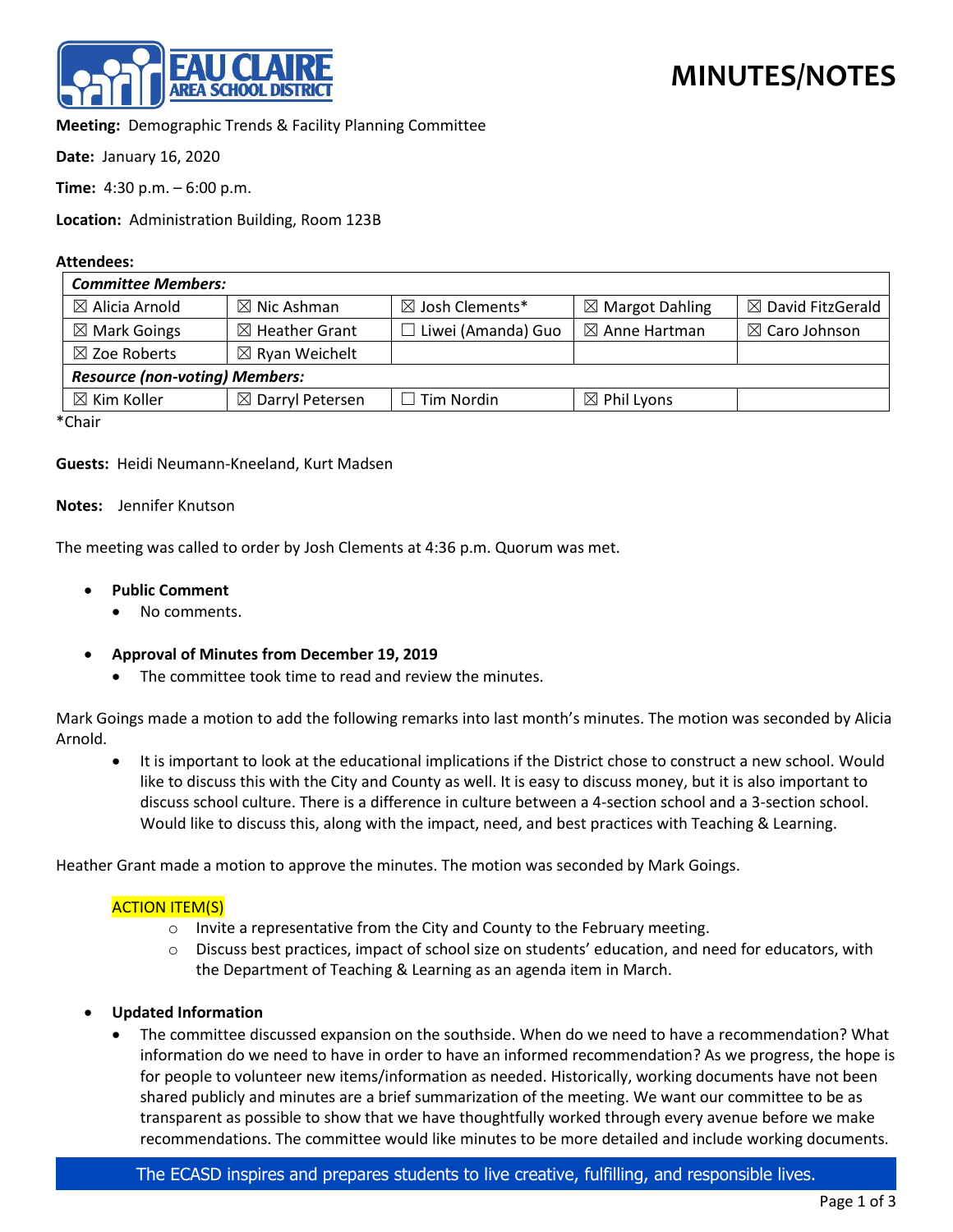Should we vote to make working documents public? Let's wait to talk to the District to see what the policy is as such things as personnel, land purchases, and other information are confidential.

• Darryl shared the Buildings and Grounds' impact on south side elementary expansion through multiple working documents with cost estimations. The drawings provided are to represent impact as an estimate only and are related to current needs. These would be the costs for additions only. When coming down to the actual design, the real cost would be evaluated and reflected accordingly. Without the cost of land, we are anticipating \$30 million for a ready to go walk-in building. Based on some of the larger existing schools, 16 acres would be needed in order to build a new school. Land and utility cost could vary significantly depending on location.

If adding onto a school, we would want to address all of the school's needs. It is a vastly different cost between a new school and an add on. Is it even a realistic ask for us to pursue a new school? What is needed for current capacity concerns is to address Meadowview and Putnam Heights. Both are greater than 90% capacity. If we built a new 4-section school, how would that affect the other schools?

Parts of classrooms, resource space, and green space (playground) would be taken away in order to add onto Manz. Flynn cannot be considered for an add on as there is no space to expand. Robbins is already a 4 section school. What would it look like if we needed to expand up without disturbing green space? The building structures are not designed for adding another floor; additional costs would need to go into demolition and creating a foundational base for additional floors. What is the green space requirement? How much green space is needed per student? Does the district have any expectations? No, only that a 3-section school is the minimum. If we are going to impact any of these sites, we should look at everything and how it impacts students. Could we get the number of acres of green space per student, for future knowledge?

# ACTION ITEM(S)

- o Check District policy about making Demo and Trends' working documents public and adding more detail to the minutes going forward.
- o Calculate the number of acres or green space per student.

# • **Discussion of Options**

• After the last committee meeting, we were given a new charge to move forward with elementary and leave 4k alone until a later charge. A remodel would happen quicker than getting a new school because of the timeline. Almost everyone won't be in their current elementary by the time this is done. The further out we look, the harder it is to look at the actual student count. We will need to look at households. Are we looking to add onto one school or two schools or build a new school? A decision tree would be helpful. First, we should decide brand new building or add on. If we add on to one, which one and why. If we add on to two of them, which ones and why. The earliest a referendum could take place is Spring of 2021 and would not be able to begin building until Fall of 2021. Temporary relief is within our charge. Do we need a relief option?

Where are they projecting the growth to occur in the city as it may help with future demand predictions? This is not just a city issue but a county issue. A lot of growth is occurring. Are we looking at Robbins being over capacity? Do we have a crisis at Meadowview where we need to look at temporary structures or a relief plan? This may help further promote the need for a referendum.

Do we need to be concerned about middle schools? Enrollment at DeLong is going up each year and is at 87% capacity. If you shift any students towards Putnam Heights, it will exacerbate capacity. Need to shift towards Manz and Meadowview to relieve the middle schools. Don't have enough demand to build a new school for the cost. Don't know what is going to happen beyond 5 years or 10 years. Most growth is occurring south of the interstate. It seems like we need to look at the space we have. It is almost really